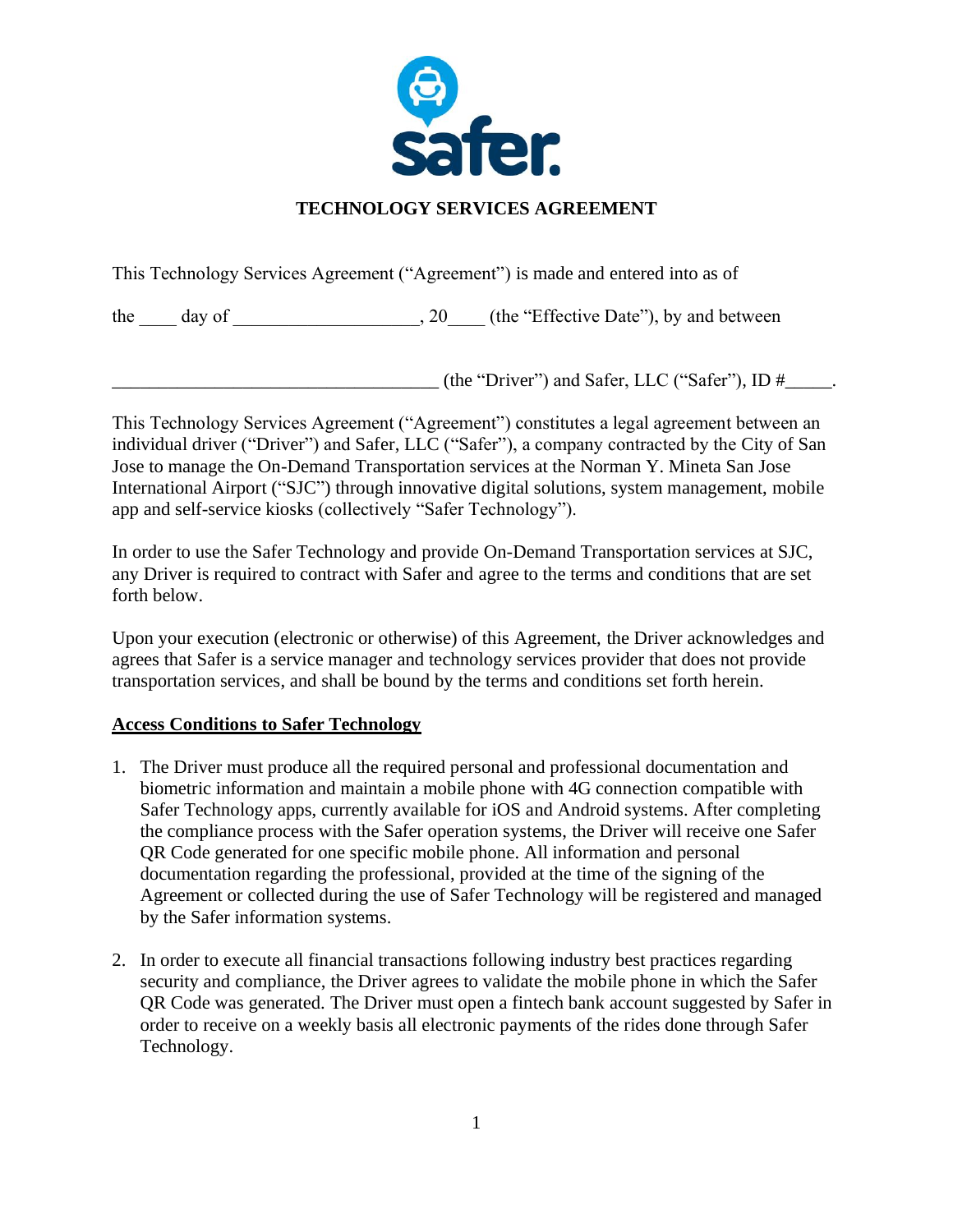

- 3. The Driver must register a Safer Vehicle by providing all the required information of the vehicle, including but not limited to characteristics, color, picture, municipality and state authorization, type of fuel, year, model, manufacturer, insurance, etc. After completing the compliance process with the Safer operation systems, one Safer QR Code will be individually generated for each vehicle, which will contain pictures and all information regarding the vehicle. The Safer QR Code will be checked every time the vehicle goes to one Safer operation area. All vehicle information provided at the time of the signing of the Agreement or collected during the use of Safer Technology will be registered and managed by the Safer information systems.
- 4. The Driver can be linked to more than one Safer Vehicle and each vehicle can be shared between two or more drivers provided that all Drivers have signed an Agreement and complied with these provisions.
- 5. The Driver must ensure that the Safer Vehicle shall at all times be: (a) properly registered and licensed to operate as a passenger transportation vehicle in the State of California; (b) owned or leased or otherwise in the Driver's lawful possession; (c) suitable for performing the passenger transportation services contemplated by this Agreement; and (d) maintained in good operating condition, consistent with industry safety and maintenance standards for a Vehicle of its kind; (e) in accordance with any additional or special standards or requirements applicable to its category; and (f) in a clean and sanitary condition.
- 6. The Driver must ensure that the all Safer Vehicle's licenses, permits, approvals, authority, registrations and certifications are up-to-date. Safer shall, upon request, be entitled to review such licenses, permits, approvals, authority, registrations and certifications from time to time. Failure to provide or maintain any of the foregoing shall constitute a material breach of this Agreement. Safer reserves the right to independently verify driver and vehicle documentation from time to time in any way Company deems appropriate in its reasonable discretion.
- 7. Driver agrees to comply with the Safer Driver Standard Policies and Procedures and SJC Airport Commercial Ground Transportation Rules and Regulations. Should the Driver Standard Policies and Procedures or SJC Airport Commercial Ground Transportation Rules and Regulations be amend at any moment, the Driver will be notified of these changes through Safer Technology channels.
- 8. The Driver must follow all applicable Federal, State, City and SJC Rules and Regulations in providing service to passengers, even if new rules are more restrictive than those in place when the Driver signs this contract.
- 9. Prior to begin providing Safer Technology based service, the Driver will be required to go through orientation training, which shall include but is not limited to the Safer Driver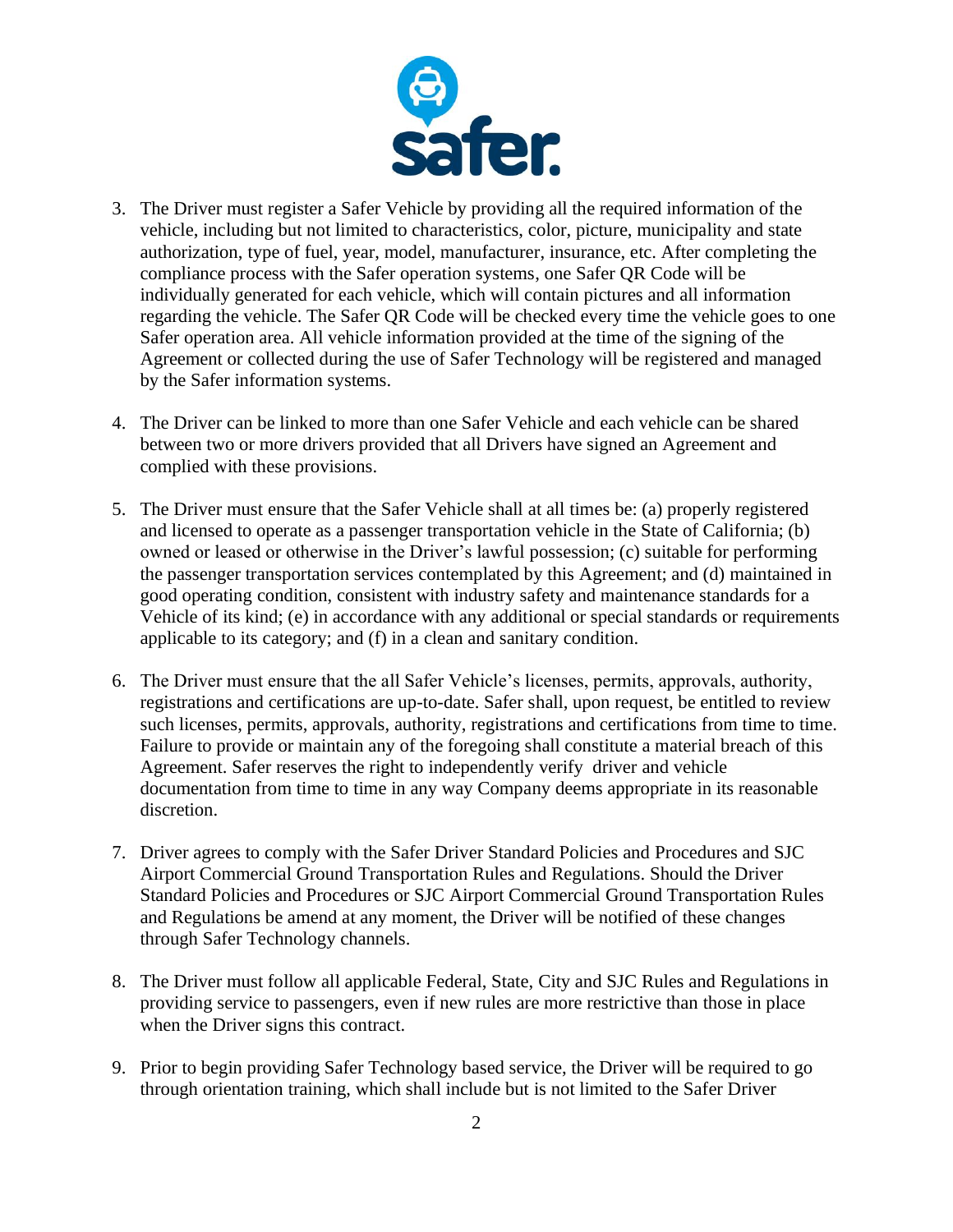

Standard Policies and Procedures and SJC Airport Commercial Ground Transportation Rules and Regulations.

- 10. The Driver must not work on days and times other than those specified through Safer Technology channels. The working days may change from time to time depending on specific demand and the number of Drivers working in the On-Demand Program. Drivers will be expected to commit to a minimum number of days at the Airport each month.
- 11. Driver agrees that Safer prepaid rides are submitted to discounts over the regular local taxi prices.
- 12. The Driver commits to work collaboratively with SJC Airport staff as well as Safer staff at all times and follow the direction of both Safer ground staff and SJC Airport staff whenever required.

### **Safer Driver Standard Policies and Procedures**

### Inquiry customer's destination

13. The Driver may not ever ask the customer destination before he has accepted the fare. The Driver is not allowed to decline the customer based on any destination unless he has legal support to do so.

### Customer's choice

14. Although Safer will provide a standard quality service, all the customers will have the right to choose or decline any vehicle and/or Driver without any reason. The driver is expected to accept this decision without question.

### Drivers politeness

15. The Driver is expected all the time to provide outstanding customer service which includes greeting customers, opening doors and assisting with luggage. Driver to be polite and provide first class customer service throughout the ride. Help customer with luggage at the start of service and at the final destination.

### Cell Phone use

16. Although the entire On Demand Ground Transportation System is based on the usage of a smartphone by the Driver, it is important to state that it is a violation of California State Motor Vehicle code 23123 & 23123.5 CVC and Safer company policy to drive a vehicle while talking on a cellphone without a hands-free Bluetooth device. Driver must follow such law and company policy at all times except in a life emergency situation.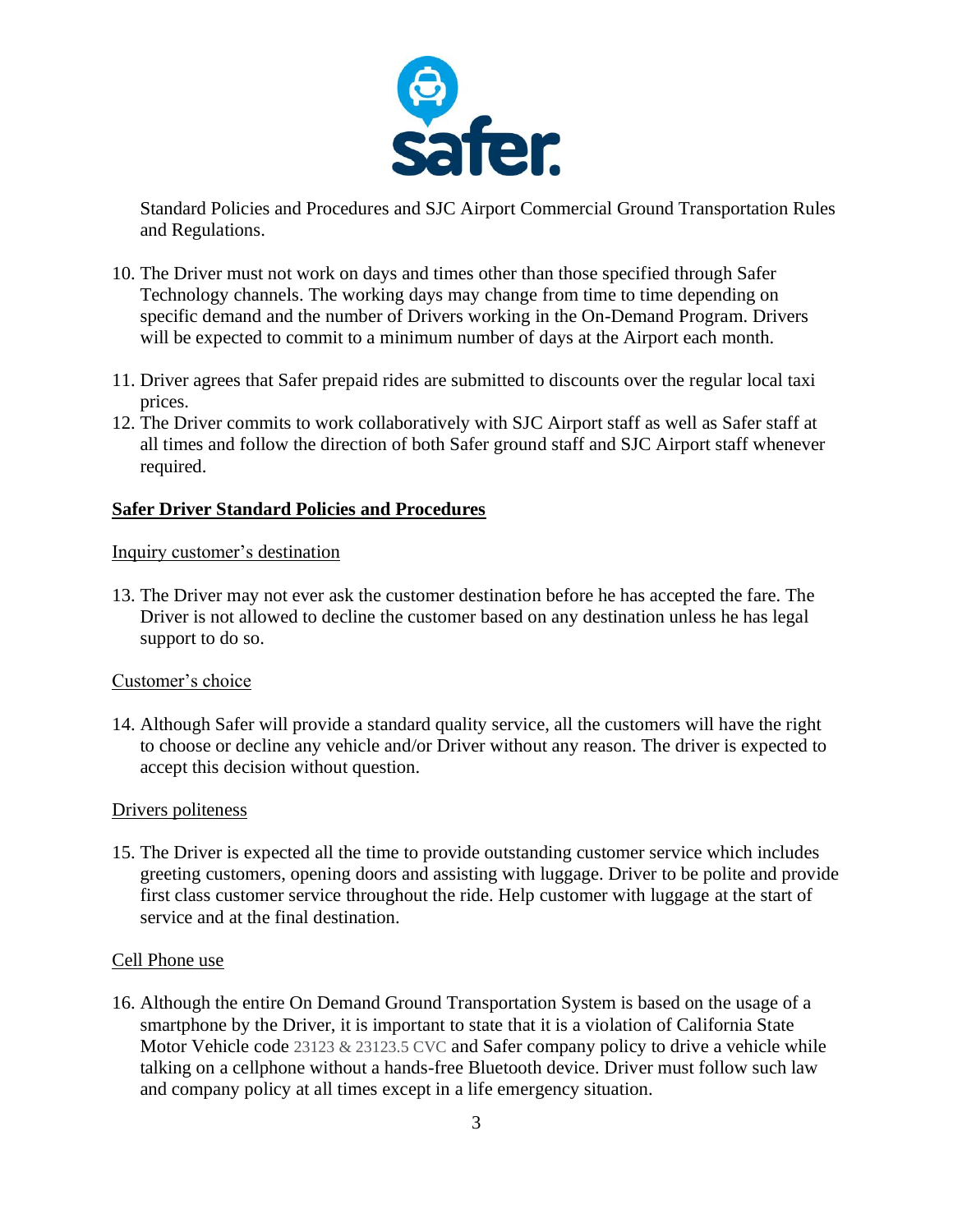

#### Electronic payment

17. The Driver must have a way to accept the payments of all major credit cards for customer payment and cannot apply a surcharge or establish a minimum charge. Safer can provide POS machines if necessary.

#### Customer rejecting

18. In the event of a customer refusing a ride because of an unacceptable customer service, the event will be reported on the Shift Change Report and will be a product of an investigation and potentially will be subject to disciplinary action process.

#### Customer not ready

19. In the event the first customer in line is not ready to leave for any circumstance, the next customer in the line will be prioritized and driver can proceed to provide the service for the next customer.

### Drivers outside vehicles

20. The Driver shall remain inside the vehicle at all times when waiting for a ride inside the designated Service Areas and shall only be outside of the vehicle to greet customers and help them with their luggage.

#### Infant and child seats

21. Safer will have in the company office space standard car seats in the event that it is needed to be used by a customer. It is the Driver's responsibility to return this equipment to the Safer office after completing the service to the customer.

#### Passenger capacity inside a vehicle

22. Each vehicle is required to have the capacity to transport a minimum of four passengers.

#### Luggage capacity/loading

23. The capacity of luggage depends on the designated vehicle and Safer Staff will determine the need for an additional vehicle.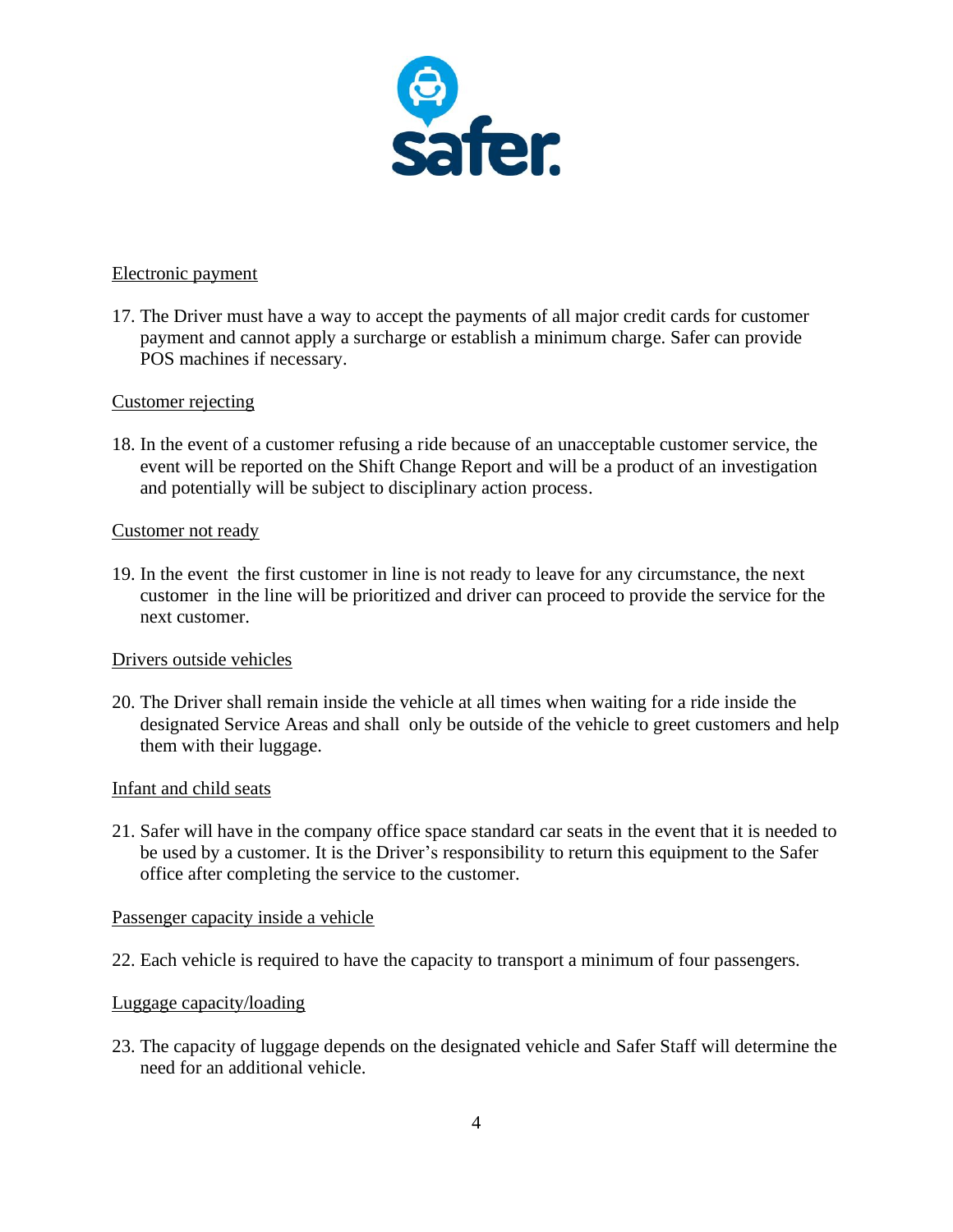

#### Aggressive behavior

24. Although Safer is proud to be an open and diverse workplace, aggressive behavior and disagreements that cannot be resolved in a courteous manner will be taken to the Operational Manager and will be subject to disciplinary action. In the event of a physical contact situation amongst the Drivers the conduct may result in termination of the contract.

#### **Smoking**

25. Smoking is prohibited except in Airport designated areas.

### Pre-Arranged pickups

26. Drivers who have arranged a pick up must park in the designated parking spaces and must be online and available for any Safer service.

#### Recommending Alternative Transportation

The Driver must not offer alternative transportation Fare discussion to customers in Pick-up Spot.

27. The Driver is not allowed to discuss fares with customers in the pick-up spot and must accept Safer pricing at all times.

### Expected workflow at SJC

28. Drivers workflow is with no exceptions:

- a) Staging Area
- b) Terminal A
- c) Terminal B

#### Unattended vehicles

29. While in the Staging Area, the Driver must leave the keys inside the cars at all times so that another Driver can move the vehicle if a situation arises where the Driver is not present.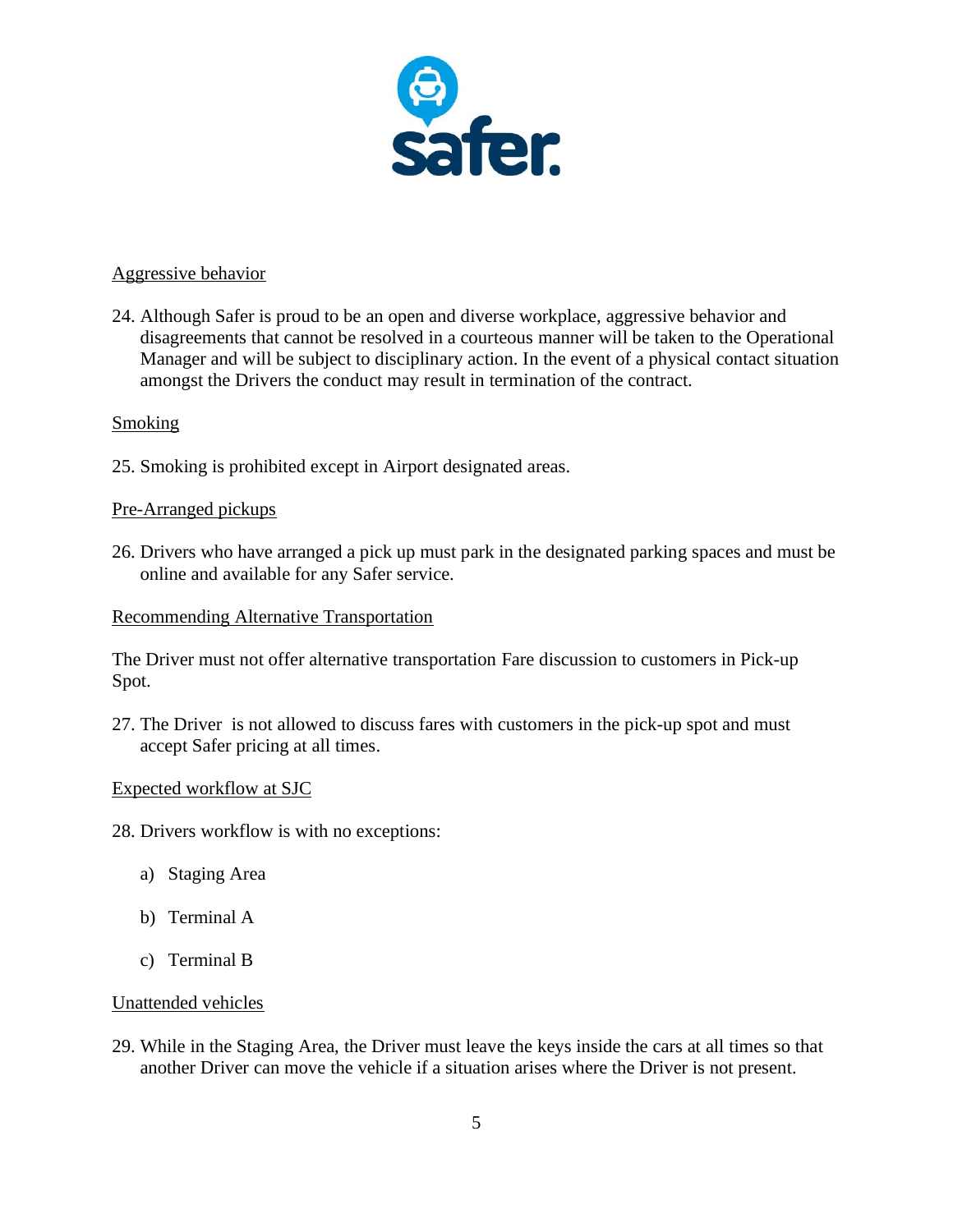

### Dress Code

- 30. The Driver is expected to maintain a professional and clean appearance. Safer Driver shall comply and maintain a clean uniform with the following items:
	- a) Black long pants
	- b) White long sleeve shirt
	- c) Protection mask (if applicable)
	- d) Winter black jacket
	- e) Winter black gloves
	- f) Safer tie
	- g) Black Dress shoes

### **Disciplinary Measures**

31. All Drivers will be subject to disciplinary action based on Safer's "Three Flag" process and policy. All documents and information relating to disciplinary actions that can be tracked through Safer will remain accessible to all parties, Driver, Safer and SJC Airport Administration and if need it Legal Representatives and Local, State and Federal Authorities during the applicable legal periods.

### **Levels of Corrective Action**

32. Green Flag: Green flag events do not need immediate action, but the Driver must correct the violation before his next entrance into the Staging Area. The Driver cannot accumulate more than 3 (three) green flags in 3 (three) months or it will become a Yellow Flag violation caused by recurrence of Green Flag violation.

The examples of a Safer Green Flag violations include, but are not limited to the following:

- a) Minor dress code violation like a shirt that it is not well-ironed or dirty
- b) The exterior of the taxi or shuttle is dirty
- c) Dress code violations like not using any part of the uniform including a black tie
- d) Substantial lack of personal hygiene
- e) Any kind of non-working headlights or taillights
- f) Any kind of crack in the windshield or any other glass of the vehicle
- g) Any kind of apparent damage of the Taxi or Shuttle
- h) Driver is not responding to go to the next Pick-up Area in a terminal
- i) Missing hub cap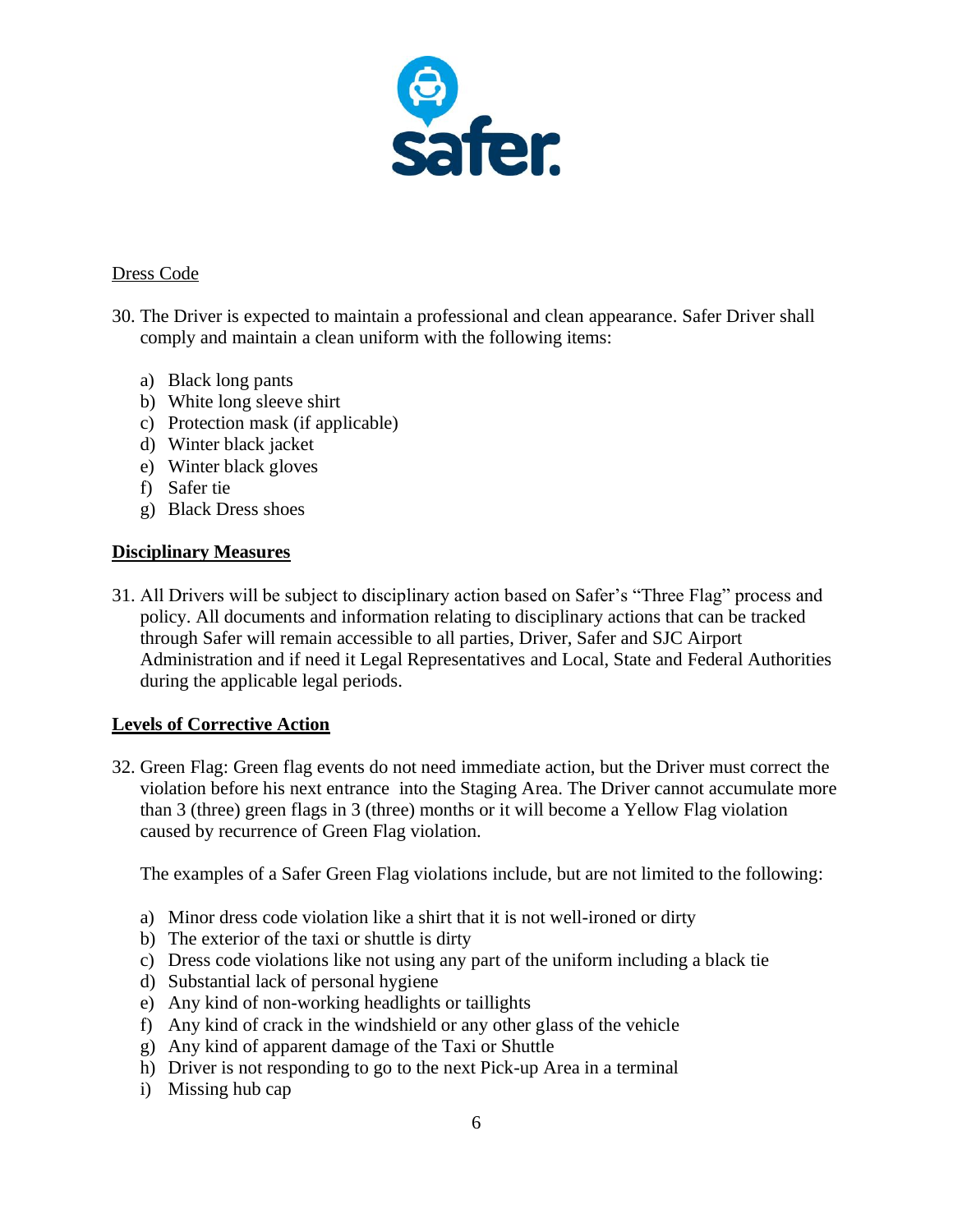

33. Yellow Flag: Yellow flag violations do need immediate action and the Driver must correct the violation before proceeding to any new ride through Safer Technology. Yellow Flag violations are cause for a 3 (Three) day suspension and 3 (three) Yellow Flags within 6 (six) months each are cause for one (1) Red Flag, which can initiate the process for termination of the Driver Agreement with Safer.

The examples of a Safer Yellow Flag violations include, but are not limited to the following:

- a) Driver has trash inside Taxi or Shuttle
- b) Driver appears impaired
- c) Intentionally tried to perform a ride without the usage of Safer mobile application for drivers
- d) Inconsistent documents between the driver and the vehicle that is being driven
- e) A cab is missing the AVI sticker or an AVI sticker that has been tampered with
- f) Driver tries to perform a ride after the notification received from his former affiliated company that the driver is no longer insured with the affiliated company
- g) If the driver does not have an airport media or they are expired
- h) Driver is aggressive with another driver or Safer staff inside the Staging Area or in Pickup Spot in Terminal A and in Terminal B
- i) Driver is using the Staging Area or Pick-up Area in both terminals for a different purpose than working for On Demand Ground Transportation Program, except for a pre-arranged trips.
- j) Driver rejects a ride of any kind without legal support
- k) Driver intentionally takes a long time to proceed to any service area
- l) Driver intentionally rejects to follow the directions of Safer Staff
- m) Driver intentionally and aggressively argues with any customer, San Jose Airport Staff or Safer Staff in any location in the SJC Airport
- n) Driver refuses any form of legal payment
- o) Driver misquotes a fare in the beginning of the ride
- p) Driver refuses to show airport media when requested by any person
- q) Driver has no compliance with traffic rules inside the On Demand Ground Transportation Program
- r) Drivers refuses to use the Safer Driver mobile application
- s) Driver is caught performing any kind of ride in San Jose Airport outside demarcated areas
- t) Driver attempts to negotiate a fare not in accordance with the City Legislation
- u) Driver misquotes a fare in the end of the ride
- v) Driver does not possess all current and valid permits and licenses issued by the city of San Jose State of California or any other agency that has been deemed necessary to operate as an on demand taxi cab contractor or door to door shuttle.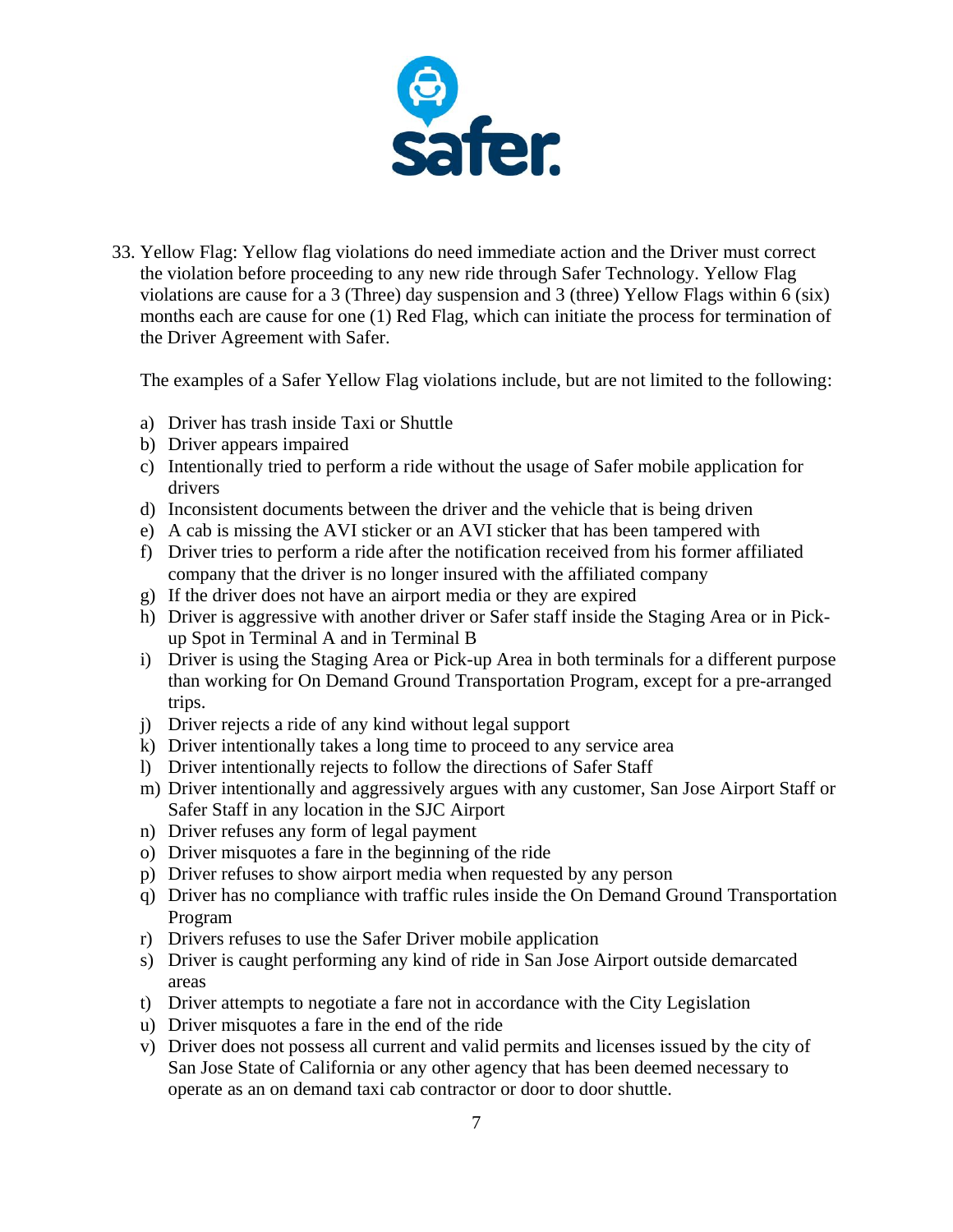

34. Red Flag: Red flag violations are cause for termination of the Driver Agreement with Safer. The Driver may apply for an appeal and defend himself of the violation.

The examples of a Safer Red Flag violations include, but are not limited to the following:

- a) Driver has disrespectful, violent or aggressive behavior or language toward other drivers, Safer Staff, San Jose Airport Staff or customers
- b) Any kind of sexual harassment with Safer Staff, Drivers, San Jose Airport Administration or customers
- c) Carry a weapon of any kind in Staging, Pick-up Spot or at any time on San Jose Airport property
- d) Any kind of theft of San Jose Airport, Safer or customer property
- e) The intentional destruction of any assets owned by Safer, San Jose Airport or customer
- f) Driver act in a way that represents an immediate threat to the public health or safety and welfare like not wearing a protection mask during the COVID19 pandemic

#### Procedure for appeal of Green, Yellow and Red Flag violations:

- 35. In the event of a Green, Yellow or Red Flag, Safer Operational Manager will immediately notify the event on the Safer Driver Mobile App and will send an email with the file that needs to be completed by the driver if he/she desires to contest.
- 36. All appeal meetings can be done with up to 2 (two) witnesses invited by the Driver if he/she wants to do so. The Operational Manager can also add up to 3 ( three) witnesses if he/she wants to do so.
- 37. Safer Operational Manager will be committed to a fair process and will produce an appeal report with all the evidence and statements provided by any witnesses that are willing to participate in the appeal process.

### **Green Flag:**

- 38. This kind of infraction can only be contested online with the driver statement where he/she will eventually provide the evidence that he/she deems necessary.
- 39. The Operational Manager will evaluate the material in hand and make a final decision.

### **Yellow Flag:**

40. This kind of infraction can be contested online or in the presence of the Operational Manager.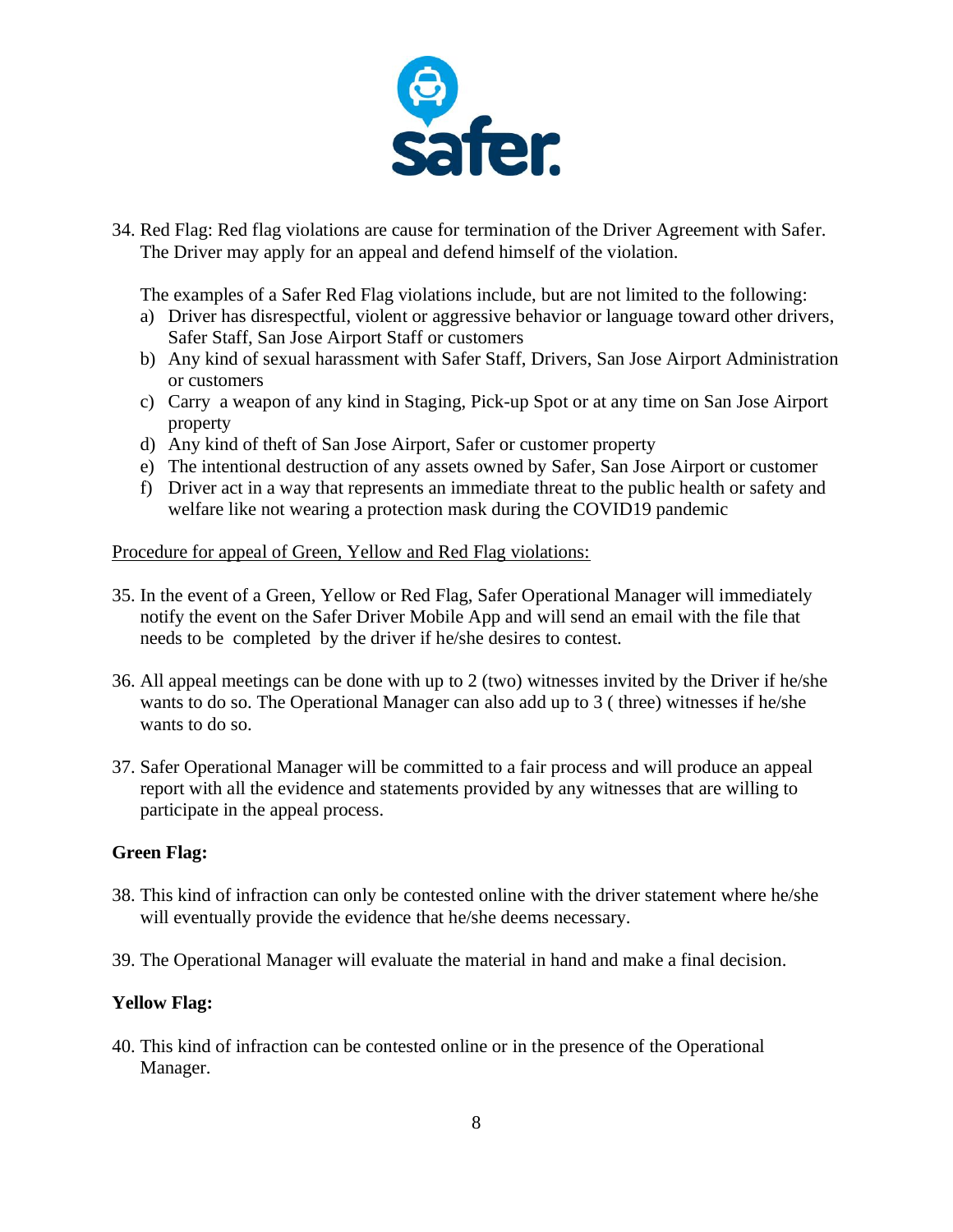

41. The Operational Manager will evaluate the material in hand and make a final decision.

## **Red Flag:**

- 42. This kind of infraction can only be contested by the presence of the Operational Manager.
- 43. The Operational Manager will evaluate the material in hand and then share the report with the Country Manager and the Chief Operating Officer of Safer.
- 44. The termination of the driver contract must be the result of at least 2 (two) negative votes of the 3 (three) votes possible.

## **Fees and Payments**

- 45. The fees and payments are based on the price of a trip that is performed under Safer Technology or the trips that are not performed under Safer Technology:
	- a) Safer Trips performed outside Kiosks or Mobile Applications
	- Per trip fee: \$3.50 (Three dollars and fifty cents)
	- Airport trip fee: \$2.30 or \$1.80 for clean fuel
	- b) Safer Trips performed inside Kiosks or Mobile Applications
	- Pert trip fee: \$1.50 (One dollar and fifty cents) + 25% sales splits (Twenty five per cent)
	- Airport trip fee: \$2.30 or \$1.80 for clean fuel

The fees and Payments shall be subject to revision within a 30 (thirty) days written notice which shall be the result of a mutual agreement between Safer and the Driver. It is the sole responsibility of the Driver to comply with Safer Payment Platform to receive Trip payments.

### **License Grant**

46. Subject to the terms and conditions of this Agreement, Safer hereby grants the Driver a nonexclusive, non-transferable, non-sublicensable, non-assignable license, during the term of this Agreement, to use the Safer Technology solely for the purpose of providing transportation services at SJC. All rights not expressly granted to the Driver are reserved by Safer.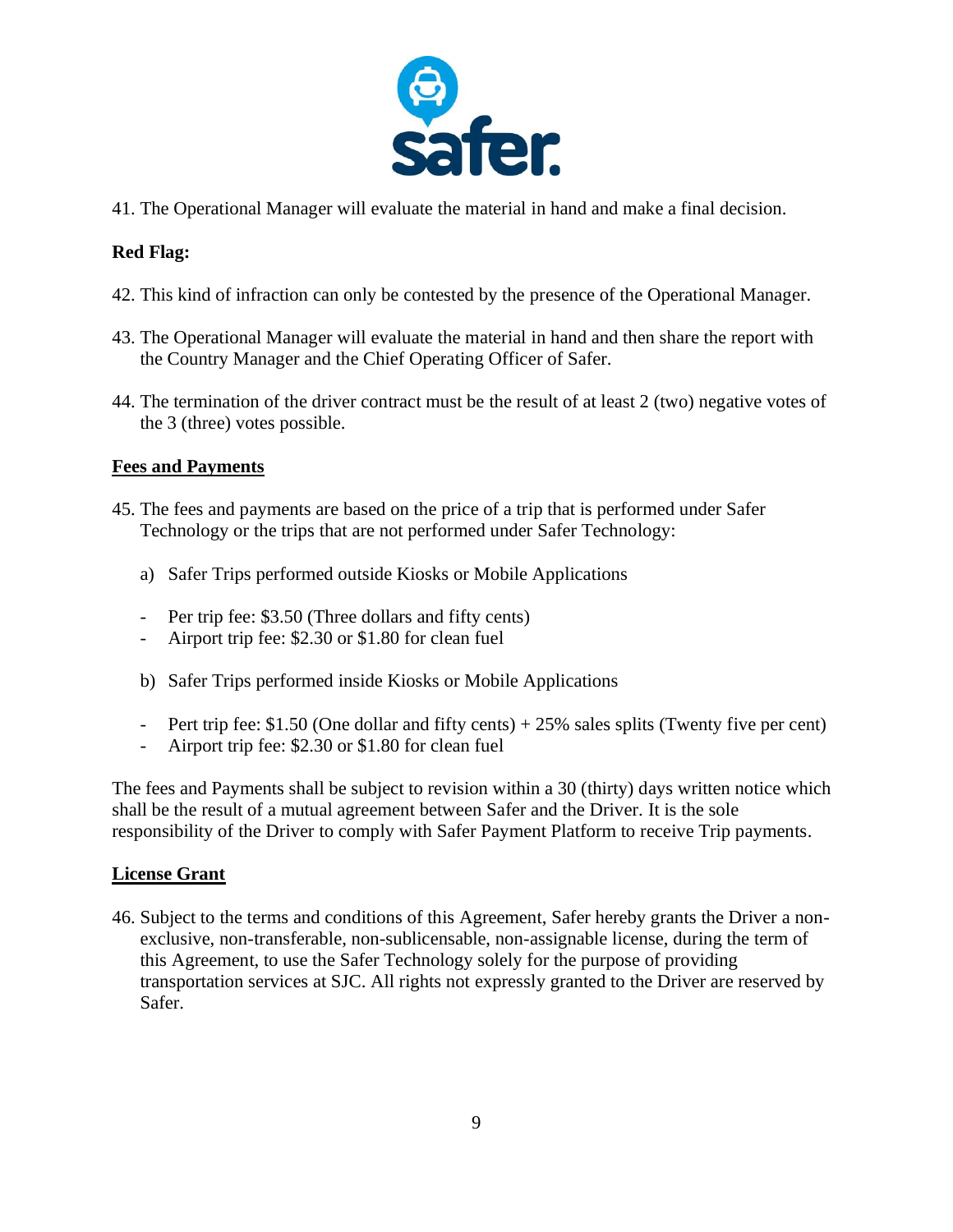

## **Restrictions**

47. The Driver shall not: (a) license, sublicense, sell, resell, transfer, assign, distribute or otherwise provide or make available to any other party the Safer Technology in any way; (b) modify or make derivative works based upon the Safer Technology; (c) improperly use the Safer Technology.

## **Ownership**

48. The Safer Technology and company data, including all intellectual property rights therein are and shall remain property of Safer. Neither this Agreement nor the use of the Safer Technology conveys or grants any rights in or related to it, except for the limited license granted above. Other than as specifically permitted by the Safer in connection with this Agreement, the Driver is not permitted to use or reference in any manner Safer`s names, logos, products and service names, trademarks, service marks, trade dress, copyrights or other indicia of ownership, alone and in combination with other letters, punctuation, words, symbols and/or designs for any commercial purposes.

## **Confidentiality**

- 49. Each party acknowledges and agrees that in the performance of this Agreement it may have access to or may be exposed to, directly or indirectly, confidential information of the other party, and therefore: (a) all confidential information shall remain the exclusive property of the disclosing party; (b) confidential information of the other party shall not be used for any purpose except in furtherance of this Agreement; (c) confidential information of the other party shall not be disclosed to any third party, except to employees, officers, contractors, agents and service providers as necessary to perform under this Agreement; and (d) confidential information of the disclosing party shall be returned or destroyed, upon the termination of this Agreement or at the request of the other party (subject to applicable law and, with respect to Safer, its internal record-keeping requirements).
- 50. Notwithstanding the foregoing, confidential information shall not include any information to the extent it: (a) is or becomes part of the public domain through no act or omission on the part of the receiving party; (b) was possessed by the receiving party prior to the date of this Agreement without an obligation of confidentiality; (c) is disclosed to the receiving party by a third party having no obligation of confidentiality with respect thereto; or (d) is required to be disclosed pursuant to law, court order, subpoena or governmental authority, provided the receiving party notifies the disclosing party thereof and provides the disclosing party a reasonable opportunity to contest or limit such required disclosure. The disclosure of Driver`s confidential information to SJC Management, in pursuant of objectives of this Agreement, will not be considered breach of confidentiality.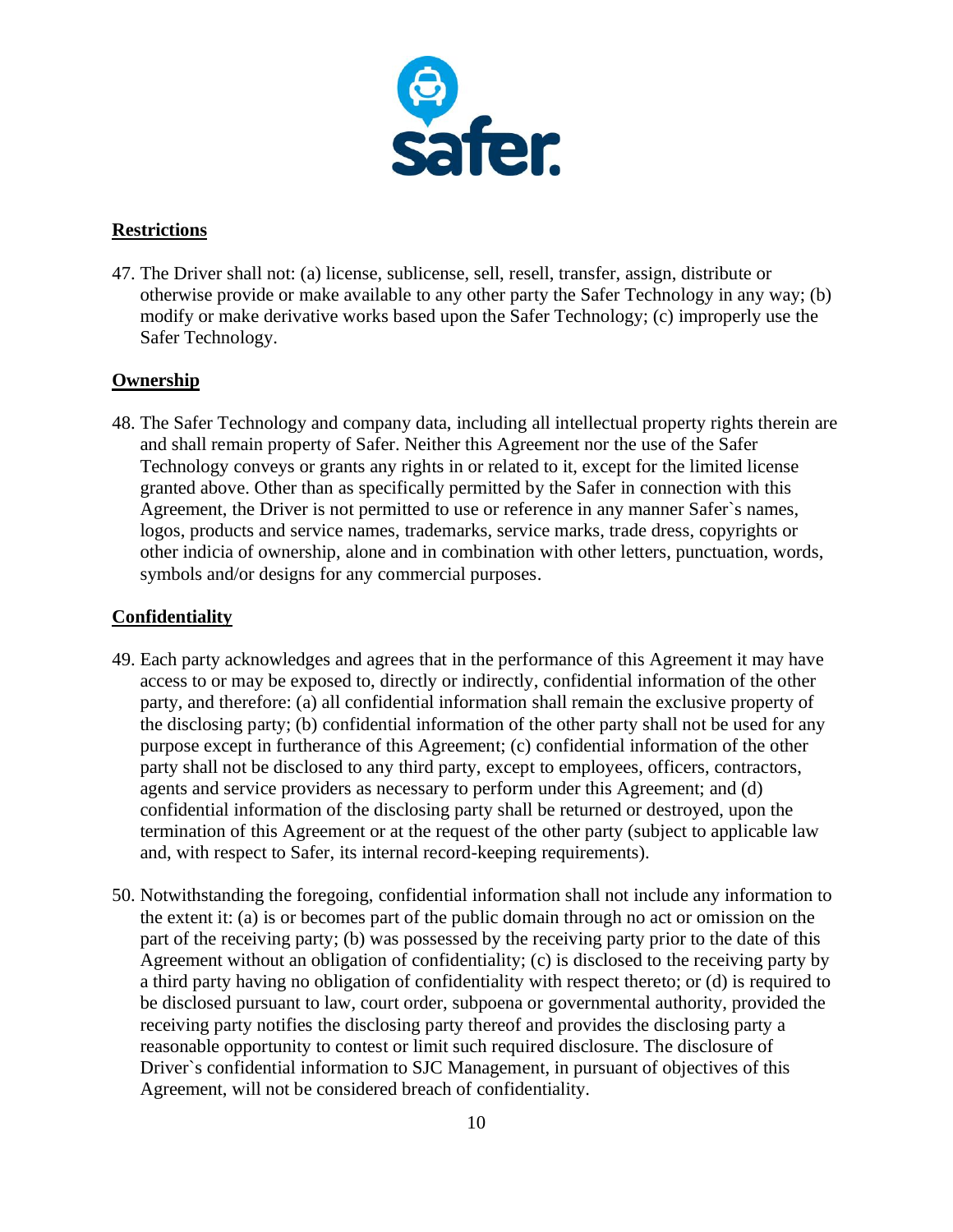

# **Term**

51. This Agreement shall commence on the date accepted by the Driver and shall continue for the period of 1 (one) year.

# **Termination**

52. Either party may terminate this Agreement: (a) immediately, without notice, in case of a material breach of this Agreement; (b) immediately, without notice, in the event of the insolvency or bankruptcy of the other party, or upon the other party's filing or submission of request for suspension of payment (or similar action or event) against the terminating party; or (c) in the event Safer contract with the City of San Jose contract expires or is terminated by cause. In addition, Safer may terminate this Agreement or deactivate Driver's QR Code immediately, without notice in the event Driver no longer qualify, under applicable law or the standards and policies of Safer, to provide the Services or to operate the Vehicle, or as otherwise set forth in this Agreement.

## **Relationship of the Parties**

53. The relationship between the parties under this Agreement is solely that of independent contracting parties. The parties expressly agree that: (a) this Agreement is not an employment agreement, nor does it create an employment relationship, between Safer and the Driver; and (b) no joint venture, partnership, or agency relationship exists between Safer and the Driver.

## **Modification**

In the event Safer modifies the terms and conditions of this Agreement at any time, such modifications shall be binding on the Driver upon acceptance of the modified Agreement. Continued use of the Safer Technology after any such changes shall constitute Driver`s consent to such changes.**Severability**

54. If any provision of this Agreement is or becomes invalid or non-binding, the parties shall remain bound by all other provisions hereof. In that event, the parties shall replace the invalid or non-binding provision with provisions that are valid and binding and that have, to the greatest extent possible, a similar effect as the invalid or non-binding provision, given the contents and purpose of this Agreement.

## **Governing Law**

55. The interpretation of this Agreement shall be governed by California law.